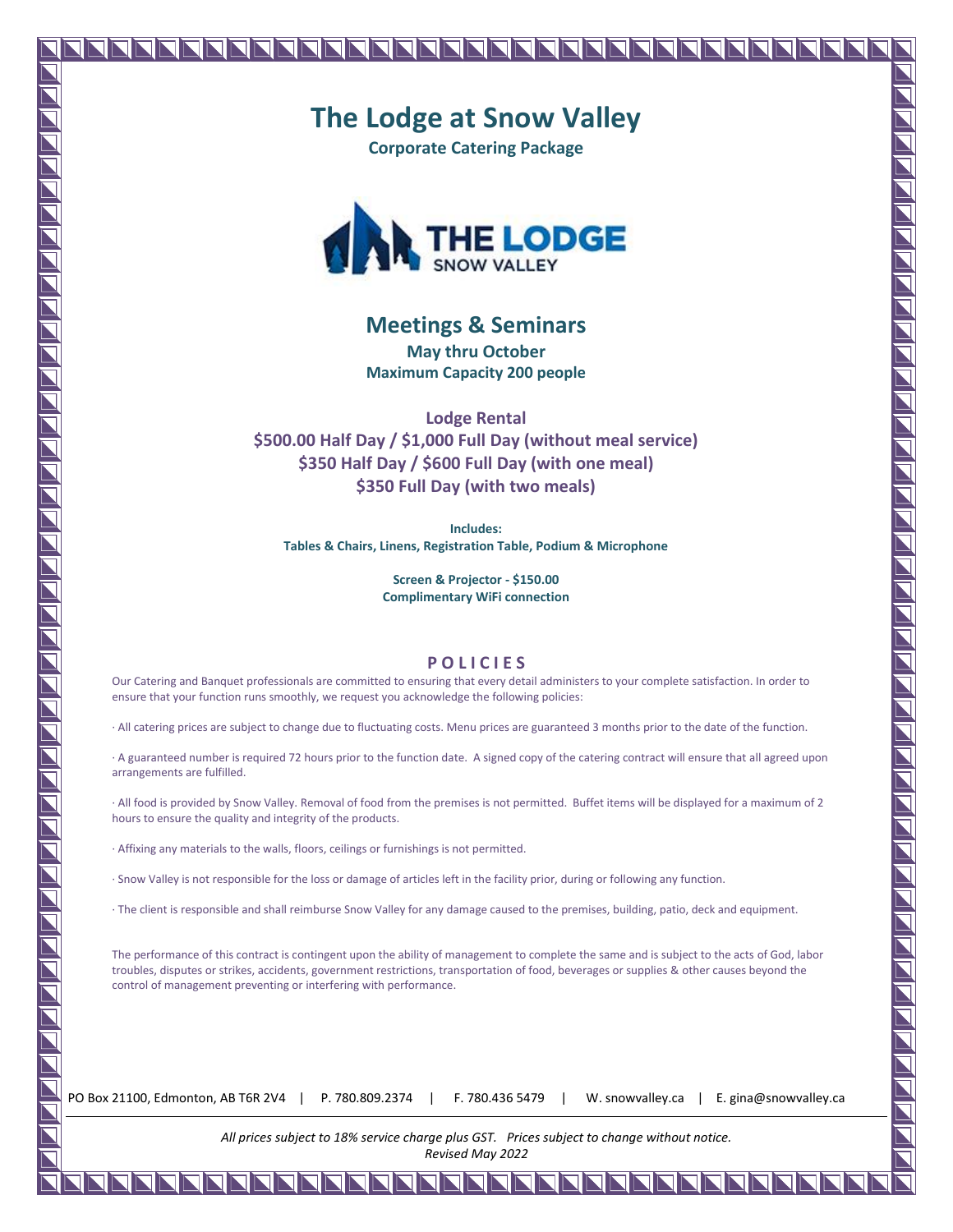### **A la Carte**

### **Coffee Break**

**Assorted Muffins \$20.00/dozen Cinnamon Buns \$20.00/dozen Assorted Cookies \$20.00/dozen Assorted Dessert Squares \$22.00/dozen Fresh Fruit Platter \$5.50/person**

#### **Beverages**

**Coffee (35-cup thermos) \$48.00 each Jugs of Pop & Juice \$16.00 each Bottled Pop & Water \$3.00 each Bottled Juice \$3.50 each**

### **Snacks**

**Imported & Domestic Cheese Platter \$6.00/person Italian Cured Meats & Condiments \$6.50/person Fresh Vegetables Platter with Ranch Dip \$5.00/person Assorted Pizzas (Cheese, Ham & Pineapple, Pepperoni & Mushroom, Vegetarian) \$25.00 each**

PO Box 21100, Edmonton, AB T6R 2V4 | P. 780.809.2374 | F. 780.436.5479 | W. snowvalley.ca | E. gina@snowvalley.ca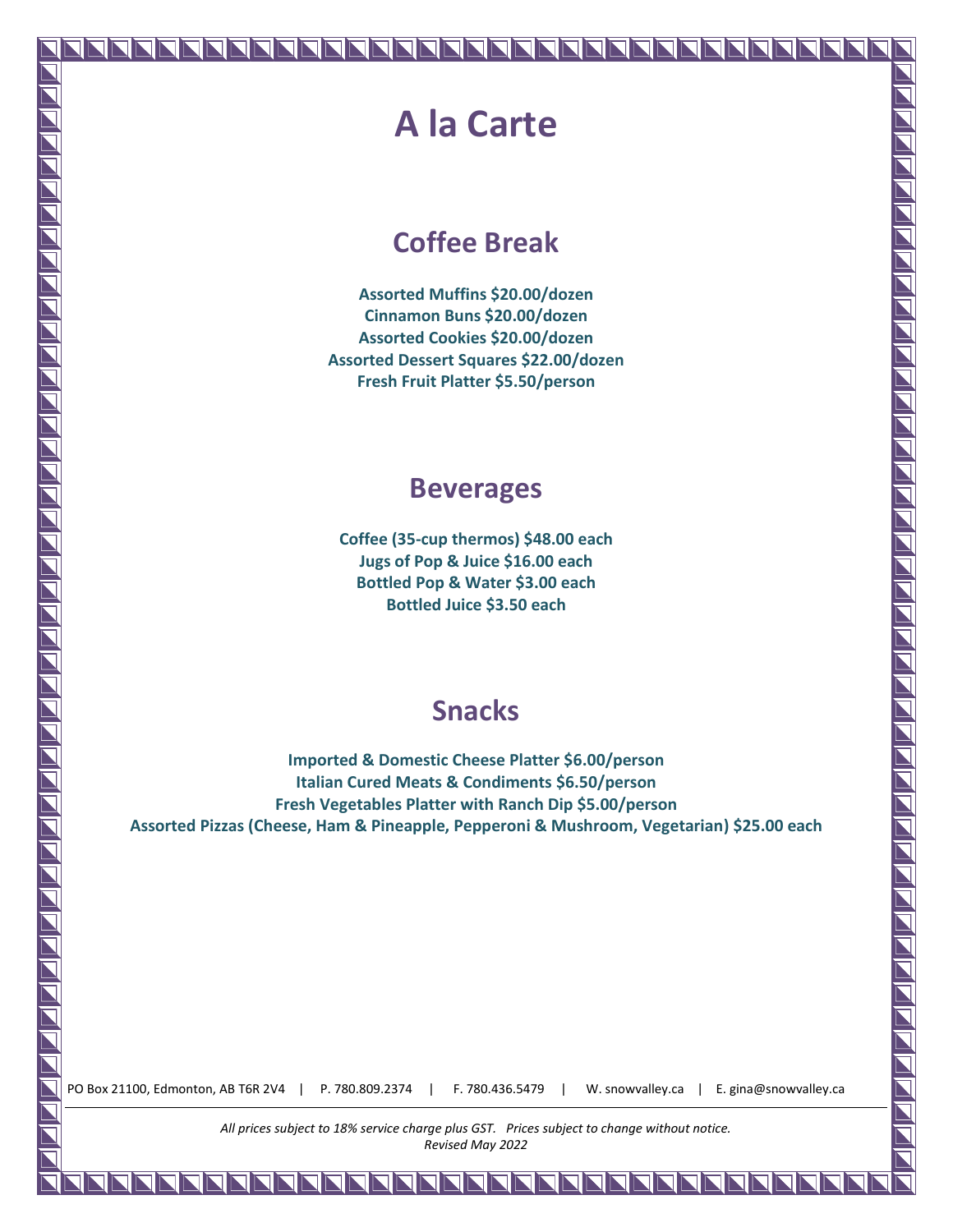## **Breakfast Selections**

#### **Continental Breakfast**

Butter & Preserves Fresh Baked Muffins & Pastries Fresh Fruit Platter & Vanilla Yogurt Jugs of Orange Juice Coffee & Herbal Teas **\$17.00/person**

#### **Healthy Choice**

Heart Smart Granola Bagels with Cream Cheese & Banana Bread Butter & Jams Fresh Baked Muffins, Croissants & Pastries Fresh Fruit Platter & Vanilla Yogurt Jugs of Orange Juice Coffee & Herbal Teas **\$18.00/person**

#### **Hot Breakfast Buffet**

**Minimum 50 people**

Smoked Bacon, Breakfast Sausage & Ham Steaks Scrambled Eggs Pancakes Sweet Onion and Cracked Pepper Roasted Hash Browns Fresh Baked Muffins, Pastries & Croissants Bagels with Cream Cheese & Banana Bread Butter & Jams Fresh Fruit Platter Orange Juice Freshly Brewed Coffee & Specialty Teas **\$26.00/person**

Add French toast - **\$3.50/person**

PO Box 21100, Edmonton, AB T6R 2V4 | P. 780.809.2374 | F. 780.436.5479 | W. snowvalley.ca | E. gina@snowvalley.ca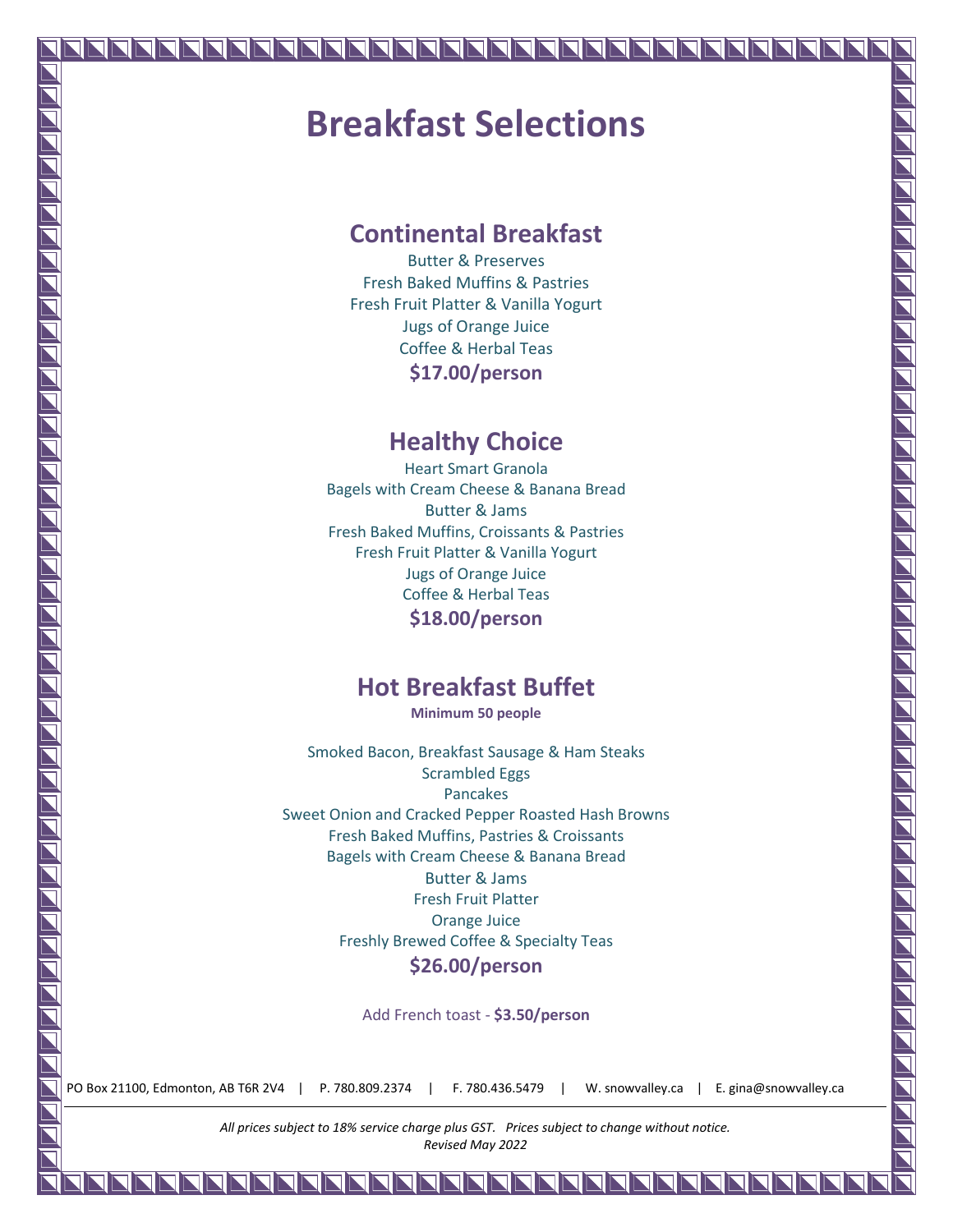## **Lunch Selections**

#### **Soup & Assorted Sandwiches**

Vegetable Soup Assorted Sandwich Wraps Caesar Salad Vegetable Platter with Ranch Dip Fresh Fruit Platter Assorted Sweets Coffee & Herbal Teas **\$23.00/person**

#### **Build Your Own Sandwich**

Breads & Buns Assorted Deli Meats & Sliced Cheeses Tomatoes & Lettuce, Cucumbers & Onions, Dijon Mustard, Horseradish & Mayonnaise Mixed Field Greens with Assorted Dressings Caesar Salad Vegetable Platter with Ranch Dip Pickles, Pimento Stuffed Green Olives, Hot Banana Peppers Fresh Fruit Platter Assorted Sweets Coffee & Herbal Teas **\$26.00/person**

PO Box 21100, Edmonton, AB T6R 2V4 | P. 780.809.2374 | F. 780.436.5479 | W. snowvalley.ca | E. gina@snowvalley.ca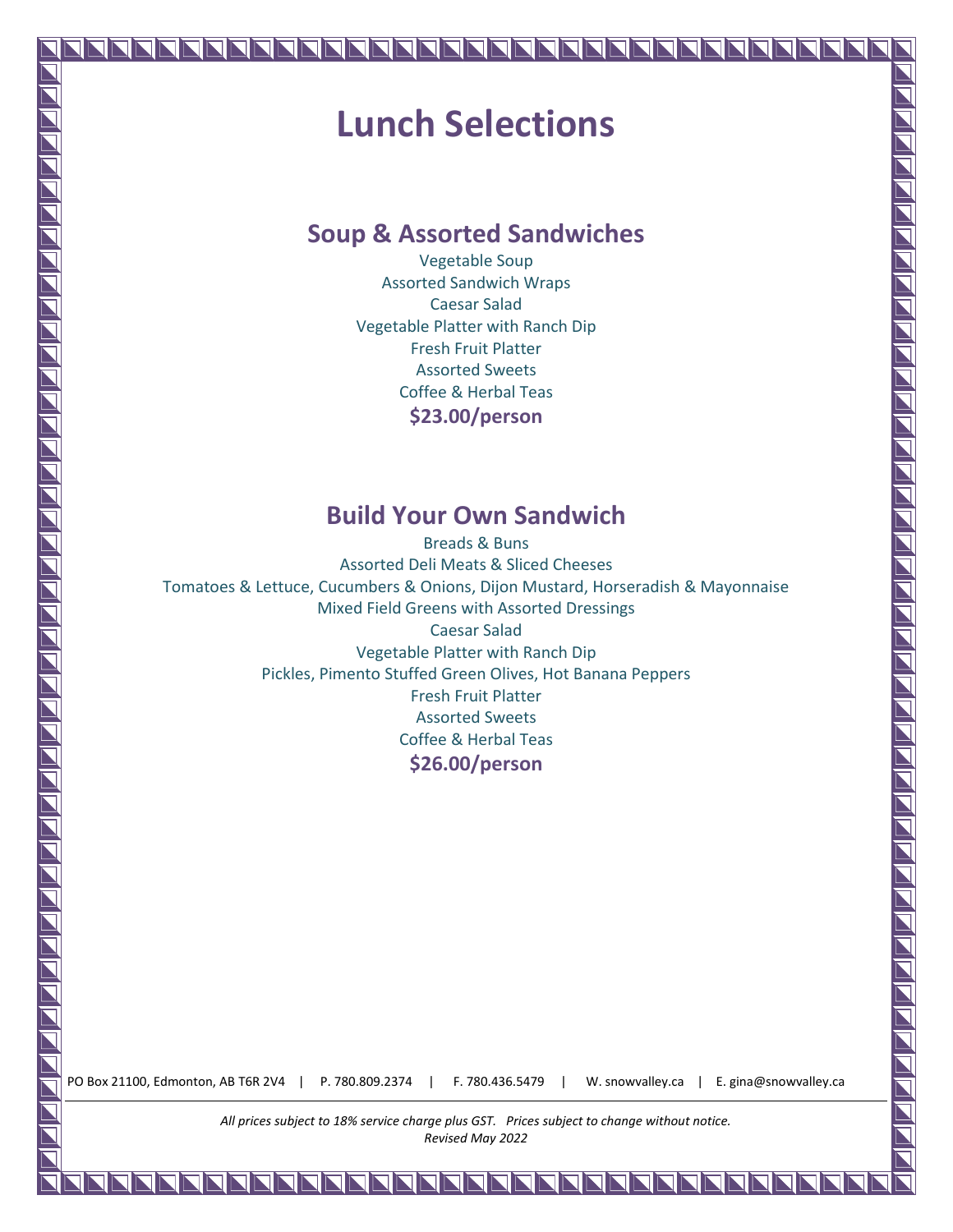#### **Italian Lunch Buffet**

**Minimum 50 people**

Garlic Bread

Caesar Salad Artisan Greens Salad with sliced Tomato & Cucumber, shaved Carrot, toasted Pumpkin Seeds, Sun-dried Cranberries, Sprouts & Apple Cider Vinaigrette Italian Meats, Cheeses, Olives & Grilled Vegetables Vegetable Platter with Ranch Dip Vegetarian Lasagna with Mozzarella Cheese Meatballs & Pasta with Roasted Tomato & Rosemary Sauce Baked Vegetable Rotini with an Asiago, Italian Herb, White Wine Garlic Cream Sauce Fresh Fruit Platter Tiramisu Coffee & Herbal Teas **\$34.00/person**

#### **Deluxe Lunch Buffet**

**Minimum 50 people**

Dinner Rolls & Butter Caesar Salad Asian Vegetable & Mandarin Salad with Thai Rice Noodles, Roasted Cashews, Shaved Carrots & Sesame-Soy Dressing Vegetable Platter with Ranch Dip Pickles, Pimento Stuffed Green Olives, Hot Banana Peppers Imported and Domestic Cheeses Hot Garden Vegetables Pan Roasted Red Potatoes with Mushrooms & Onions Baked Four-Cheese Tortellini Roast Breast of Chicken with Prairie Mushroom Ragout Fresh Fruit Platter Assorted Sweets Coffee & Herbal Teas **\$36.00/person**

PO Box 21100, Edmonton, AB T6R 2V4 | P. 780.809.2374 | F. 780.436 5479 | W. snowvalley.ca | E. gina@snowvalley.ca

10 T